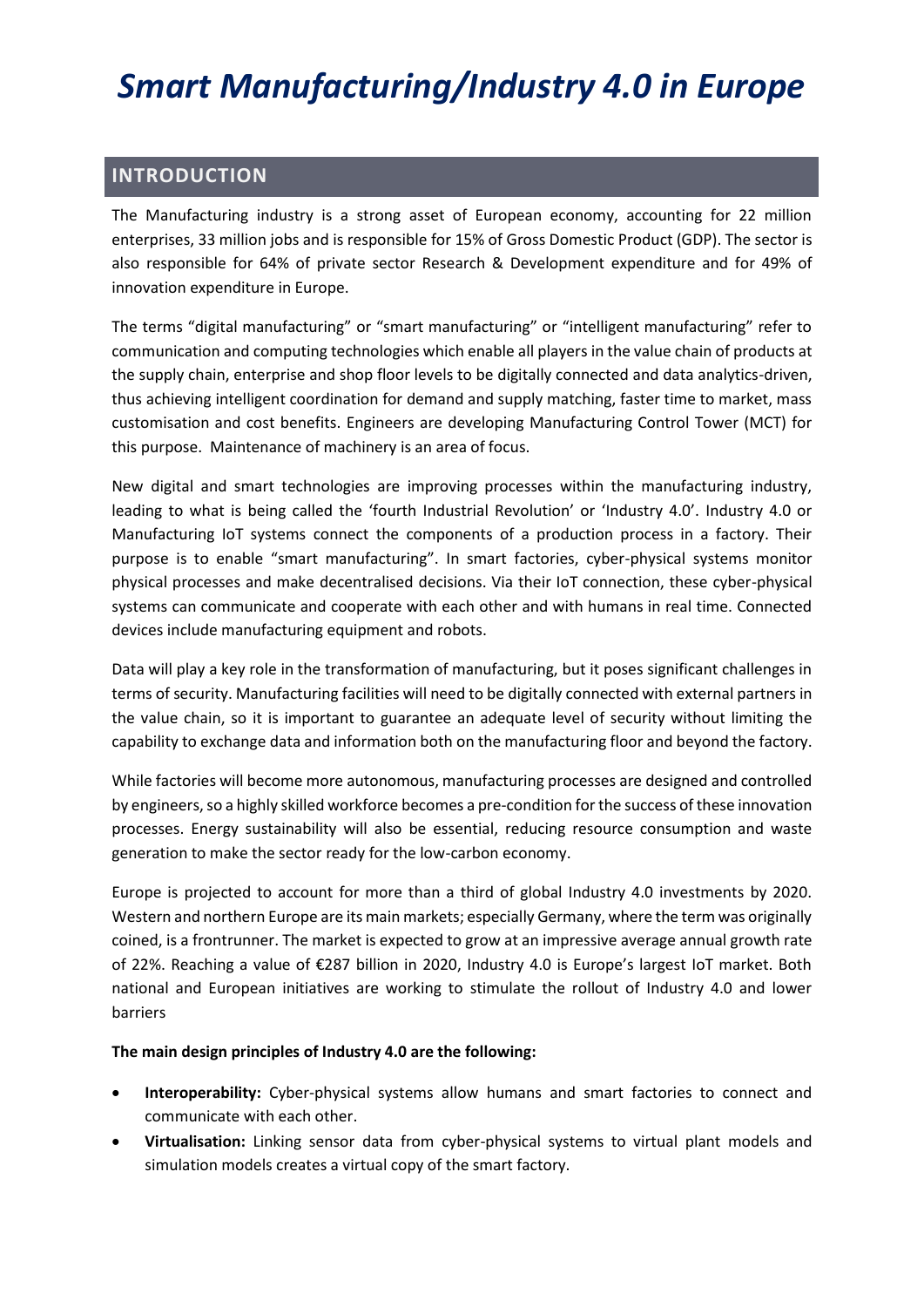- **Decentralisation:** Cyber-physical systems make autonomous decisions and produce locally.
- **Real-time capability:** Data is collected, analysed and translated into insights immediately.
- **Service orientation:** All services of cyber-physical systems and humans are available internally or even cross-company.
- **Modularity:** Smart factories are flexible and can adapt to changing requirements by replacing or expanding individual modules.

Implementing Industry 4.0 systems can generate considerable benefits for European companies by monitoring operations, providing insights and suggesting methods of improvement. This allows companies to improve operational efficiency and machine uptime, while lowering maintenance cost. In fact, companies that use Industry 4.0 technology can perform 10 times better than their peers by being 10 times more effective, efficient and/or faster. They use, for example, smart devices, connected objects and sensors, cloud and big data analytics. However, more than 41% of European small and medium-sized enterprises (SMEs) do not use these techniques yet. This is an opportunity for Industry 4.0 service providers.

#### **POLICY INITIATIVES**

An EU-funded project is developing proposals to feed into a smarter manufacturing strategy for Europe. Taking into consideration new digital technologies and smart specialisation initiatives, the project's proposals will inform policymakers on the best ways to boost Europe's competitiveness for growth and jobs. EU-funded project MAKERS brings together a range of European and international organisations to study issues affecting competitiveness, such as novel technologies, globalisation, regional smart specialisation, the role of small companies, local value chains, skills development and sustainability, among others. MAKERS received funding through the [EU's Marie Skłodowska](https://ec.europa.eu/programmes/horizon2020/en/h2020-section/marie-sklodowska-curie-actions)-Curie [actions programme](https://ec.europa.eu/programmes/horizon2020/en/h2020-section/marie-sklodowska-curie-actions) and organised annual summer schools for young researchers covering a range of issues involved in developing proposals and examining methodologies.

The EU's research & innovation (R&I) programmes have steadily supported the development of technologies and solutions that enable the European manufacturing sector to take full advantage of digital opportunities. Many projects are financed by the [Factories of the Future Public-Private](https://ec.europa.eu/digital-single-market/en/smart-manufacturing-0)  [Partnership,](https://ec.europa.eu/digital-single-market/en/smart-manufacturing-0) and they cover areas such as [digital automation,](http://cordis.europa.eu/programme/rcn/700116_en.html) [process optimisation of manufacturing](http://cordis.europa.eu/programme/rcn/665040_en.html)  [assets,](http://cordis.europa.eu/programme/rcn/665040_en.html) [simulation and analytics technologies](http://cordis.europa.eu/programme/rcn/665047_en.html) an[d ICT innovation for manufacturing SMEs.](https://ec.europa.eu/digital-single-market/en/smart-manufacturing-1)

Currently, the European R&I programme [Horizon 2020](https://ec.europa.eu/programmes/horizon2020/) has the following open calls related to connected smart factories:

- ICT-08-2019 [Security and resilience for collaborative manufacturing environments](http://ec.europa.eu/research/participants/portal/desktop/en/opportunities/h2020/topics/ict-08-2019.html)
- DT-ICT-07-2018-2019 [Digital Manufacturing platforms for connected smart factories](http://ec.europa.eu/research/participants/portal/desktop/en/opportunities/h2020/topics/dt-ict-07-2018-2019.html)
- DT-ICT-13-2019 [Digital Platforms/Pilots Horizontal activities](http://ec.europa.eu/research/participants/portal/desktop/en/opportunities/h2020/topics/dt-ict-13-2019.html)
- DT-ICT-03-2020 I4MS phase 4- uptake of digital game changers and digital manufacturing platforms (planned for 2020)
- ICT-38-2020 Artificial intelligence for manufacturing (planned for 2020)
- ICT-39-2020 Digital advances for local/urban manufacturing (planned for 2020)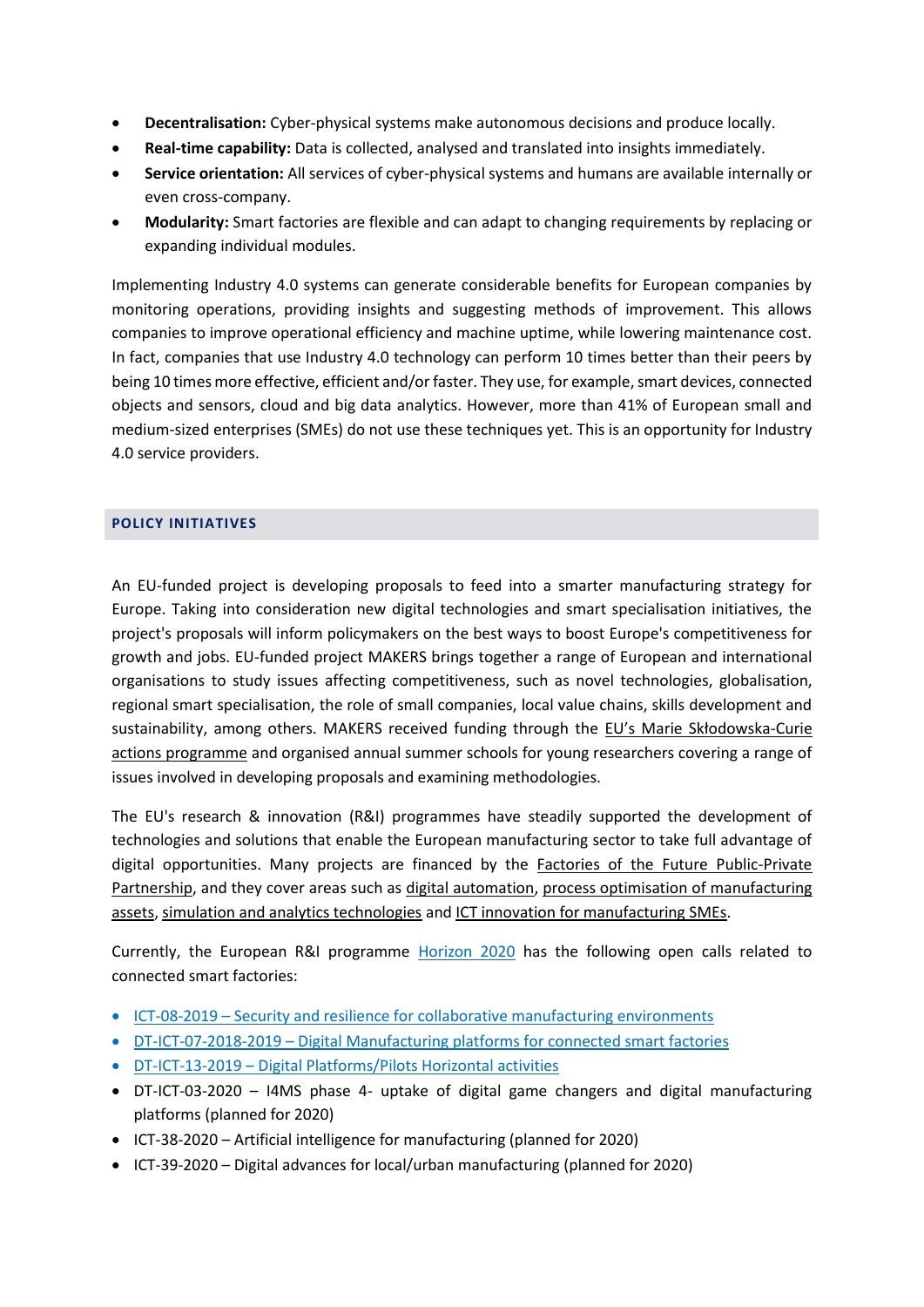Several European countries have launched or are launching national initiatives to stimulate Industry 4.0 implementation. These initiatives include the following:

## **Industrie 4.0 (Germany)**

Industrie 4.0, the 4th industrial revolution, is enabled by a networked economy and powered by smart devices, technologies and processes that are seamlessly connected. The vision for the 4th industrial revolution is for cyber-physical production systems which provide digital representation, intelligent services and interoperable interfaces in order to support flexible and networked production environments. Smart embedded devices will begin to work together seamlessly, for example via the IoT, and centralized factory control systems will give way to decentralized intelligence, as machine-tomachine communication hits the shop floor.

The Industrie 4.0 vision is not limited to automation of a single production facility. It incorporates integration across core functions, from production, material sourcing, supply chain and warehousing all the way to sale of the final product. This high level of integration and visibility across business processes, connected with new technologies will enable greater operational efficiency, responsive manufacturing, and improved product design.

While smart devices can in many ways optimize manufacturing, they conversely make manufacturing far more complex. The level of complexity this creates is immense, because it not only concerns isolated smart devices, but involves the whole manufacturing environment, including various other smart devices, machines and IT systems, which are interacting across organizational boundaries.

Industrie 4.0 and its underlying technologies will not only automate and optimize the existing business processes of companies; it will also open new opportunities and transform the way companies interact with customers, suppliers, employees and governments. Examples of this are emerging business models based on usage and metering.

To push forward Industrie 4.0 applications, there exists a broad community encompassing industrial associations in Germany such as VDMA, Bitkom, and ZVEI, large companies and research organizations. Driven by this community, governmental initiatives such as national or regional studies and research programmes have been launched, in addition to the efforts being undertaken by industrial companies.

## <http://www.plattform-i40.de/I40/Navigation/EN/Home/home.html>

#### **New Industrial France (France)**

The "New Industrial France" or NFI in French- "Nouvelle France Industrielle" was launched in April 2015 to succeed the reindustrialization of France. The New Industrial France programme is based on 9 industrial solutions that provide real-world responses to key economic and social challenges. These solutions will position French businesses on tomorrow's markets in a world in which digital technology is erasing the boundary between industry and services. Large-scale means have been put in place to support ambitious industrial projects and step up the deployment of the goods and services of tomorrow.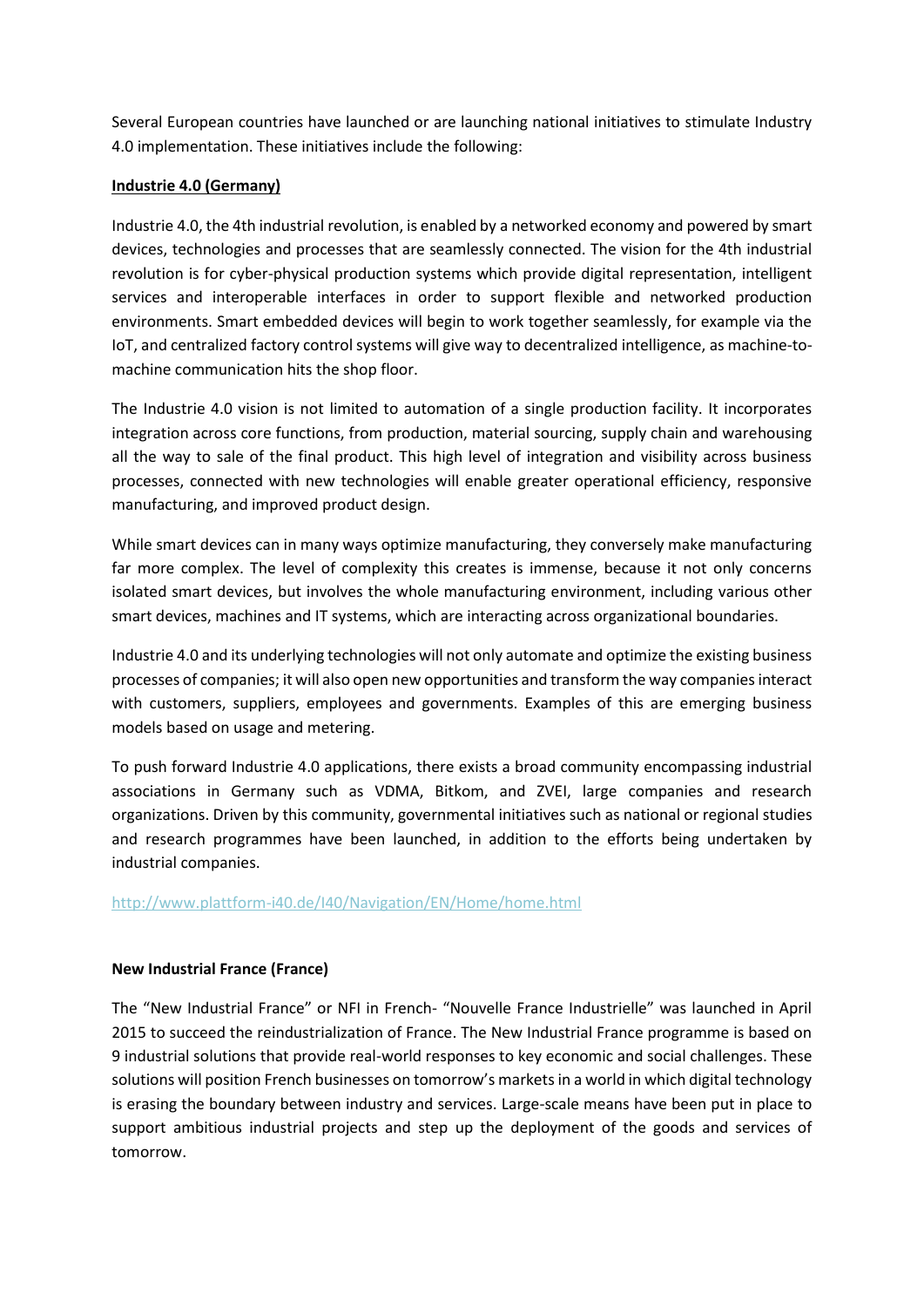- a. Data economy
- b. Smart objects
- c. Digital trust
- d. Smart food production
- e. New resources
- f. Sustainable cities
- g. Eco-mobility
- h. Medicine of the future
- i. Transport of tomorrow

#### <https://www.economie.gouv.fr/files/files/PDF/web-dp-indus-ang.pdf>

In October 2017, the "French Fab" brand was launched to represent the French ecosystem of industry in France and abroad. Whatever the size of the companies, from medium size companies to international groups, all of them focus on local expertise, factories, and engineering offices and are open to great evolutions based on digital, new technologies or green economy. All of them have a long-term project and are involved either in manufacturing or providing services, to build the Industry of the future "à la Française".

<https://www.lafrenchfab.fr/#Partenaires> will provide you with the list of the French FAB partners.

### <http://www.economie.gouv.fr/vous-orienter/entreprise/industrie/nouvelle-france-industrielle>

## **Smart Industry (Netherlands)**

The Smart Industry (SI) initiative was launched in November 2014 by the government and industry stakeholders. The objectives are to strengthen the Dutch manufacturing industry position and increase industrial productivity. Smart Industry is structured around three main action lines that seek to capitalize on existing knowledge, accelerate and introduce ICT in companies and strengthen knowledge, skills and ICT conditions.

- The first action line concerns the use of existing knowledge and focuses on the gathering and dissemination of knowledge to businesses. This is carried out by providing companies with technological and market understanding, best practices and tools. Specific activities cover presentations, a website, online training modules and business team trainings.
- The second action line, acceleration through field labs, is assumingly the most visible part of SI. It seeks to create national and regional ecosystems and interrelated networks of companies and knowledge institutions with a basis in SI principles. The field labs present practical environments for design, testing, experimentation and deployment of technology solutions. The labs work as operational environments where people can join for discussion, meetings etc. It is basically a location with a programme that is made up of multiple try-out innovation projects and planned training within projects.
- The third action line is of a more long-term nature and aims to improve knowledge, skills and ICT conditions. In terms of knowledge, it is focused on strengthening R&D incentives in field labs and to develop a long-term SI research agenda together with top sectors and universities. Human capital conditions are sought upgraded through adapting relevant educational courses and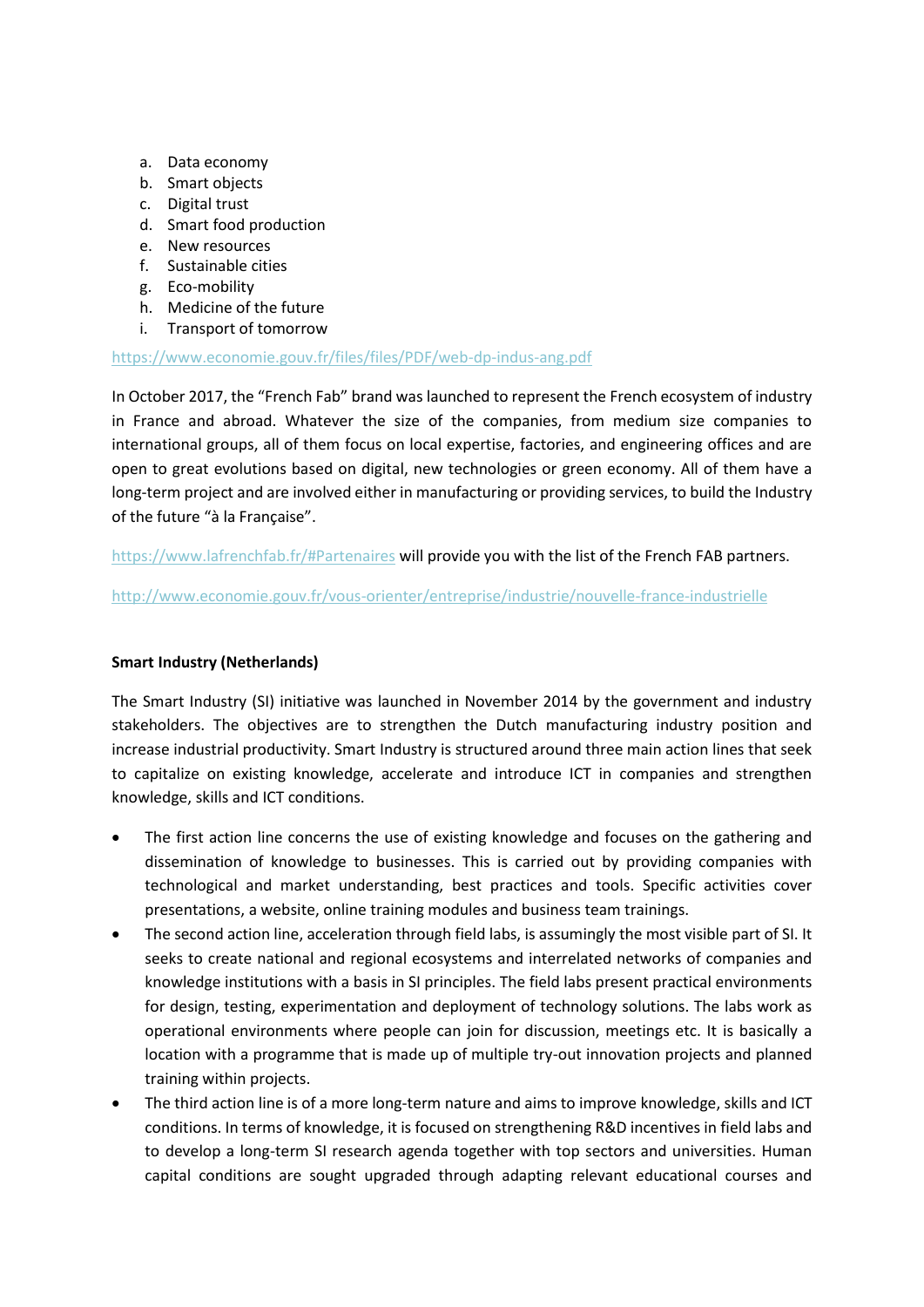programmes – ranging from primary education to scientific education and dual education - to the needs of SI. It seeks to offer modular educational blocks and to organise courses on sustainable production. ICT conditions are targeted by a vision to develop an increasingly solid and secure ICT infrastructure and by a research programme for the development of software tools that cover chain collaboration, interoperability and standardization.

[https://ec.europa.eu/growth/tools-databases/dem/monitor/content/netherlands-smart](https://ec.europa.eu/growth/tools-databases/dem/monitor/content/netherlands-smart-industry)[industry](https://ec.europa.eu/growth/tools-databases/dem/monitor/content/netherlands-smart-industry)

### **Others:**

- Italy [Intelligent Factories](http://www.fabbricaintelligente.it/en/) ,
- Spain: [Industria Conectada 4.0](https://ec.europa.eu/growth/tools-databases/dem/monitor/content/spain-industria-conectada-40)
- Slovakia [Smart Industry](http://www.smartindustrysk.com/)
- Austria: [Plattform Industrie 4.0](Austria:%20Plattform%20Industrie%204.0)
- Poland: ["Initiative for Polish Industry 4.0 –](https://ec.europa.eu/growth/tools-databases/dem/monitor/content/poland-%E2%80%9Cinitiative-polish-industry-40-%E2%80%93-future-industry-platform%E2%80%9D) The Future Industry Platform"
- Portugal ["Indústria 4.O"](https://ec.europa.eu/growth/tools-databases/dem/monitor/content/portugal-%E2%80%9Cind%C3%BAstria-4o%E2%80%9D)
- Lithuania: ["Pramonė 4.0"](https://ec.europa.eu/growth/tools-databases/dem/monitor/content/lithuania-%E2%80%9Cpramon%C4%97-40%E2%80%9D)
- Hungary: ["IPAR 4.0 National Technology Platform"](https://ec.europa.eu/growth/tools-databases/dem/monitor/content/hungary-%E2%80%9Cipar-40-national-technology-platform%E2%80%9D)

National initiatives like these can have a positive effect on the market for Industry 4.0 services in these countries. They often invite companies to participate and give input on important subjects to make the transition easier. They do so, for example, via workshops with stakeholders, including scientists, associations, trade unions and federal ministries.

#### **STANDARDIZATION**

For a successful implementation of Industry 4.0 across Europe, standardisation is crucial. To allow devices/equipment to communicate regardless of manufacturer, operating system or other technological details, there should be standards for systems, platforms, protocols, connections and interfaces.

Currently, these standards are lacking. This is a considerable barrier for companies. In fact, for 21% the need for standardisation is the main challenge keeping them from implementing Industry 4.0 systems. The European Commission is now working on the development of European standards.

The development of standards and specifications takes place on a variety of levels (national, European and international). A suitable overview, showing the way in which the development of standards and specifications is organized on a national, European and international level can be found in the illustration above, which depicts the standards organizations and their interaction.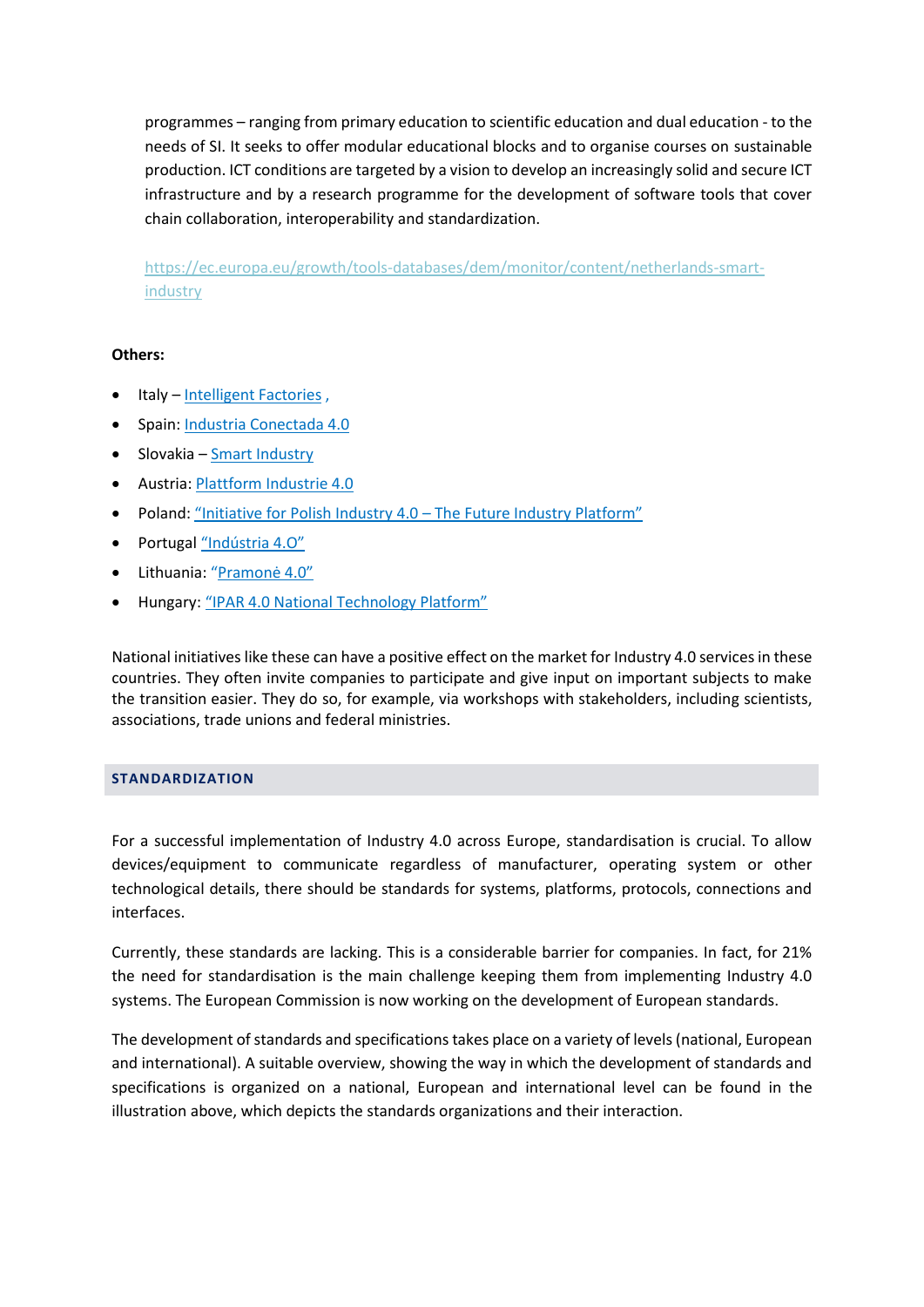

*Note: DIN and DKE represent German interests in European and international standardization.*

In Germany, DIN and DKE are the main bodies involved; in Europe CEN, CENELEC and ETSI are involved; and ISO and IEC act on an international level. In addition to these officially mandated bodies, other groups are drawing up standards and guidelines for standardizing Industry 4.0.

The international standards organizations ISO and IEC have recognized that it is not enough for work on the complex topic of Industrie 4.0 to be left to single technical committees (TC) working in isolation. For that reason, a strategic body was set up **(ISO Smart Manufacturing Coordinating Committee (ISO/SMCC) and IEC System Committee Smart Manufacturing (IEC/SyC)),** which consists of representatives from all relevant TCs and which coordinates the standardization work throughout the organizations.

**In Europe, the standardization work is being driven forward by various technical committees of CEN/CENELEC: these are,**

- **CEN/TC 438 - Additive Manufacturing:** Standardization in the field of Additive Manufacturing (AM): The main objective of the committee is to standardize the processes of Additive Manufacturing, the test procedures, environmental issues, quality parameters and vocabularies. **The new technical committee will have three main goals:**
	- o To provide a complete set of European standards, part of which will be developed based on the international standardization work of ISO;
	- $\circ$  To strengthen the link between European research programs and standardization in AM;
	- o To ensure transparency and visibility of the European standardization in AM.

## **For more information please click [here](https://standards.cen.eu/dyn/www/f?p=204:7:0::::FSP_ORG_ID:1961493&cs=1725A335494BA95FA4CC9FE85A6F6B4B1)**

• **CEN/TC 310 - Advanced automation technologies and their applications:** Standardization in the field of automation systems and technologies and their application and integration to ensure the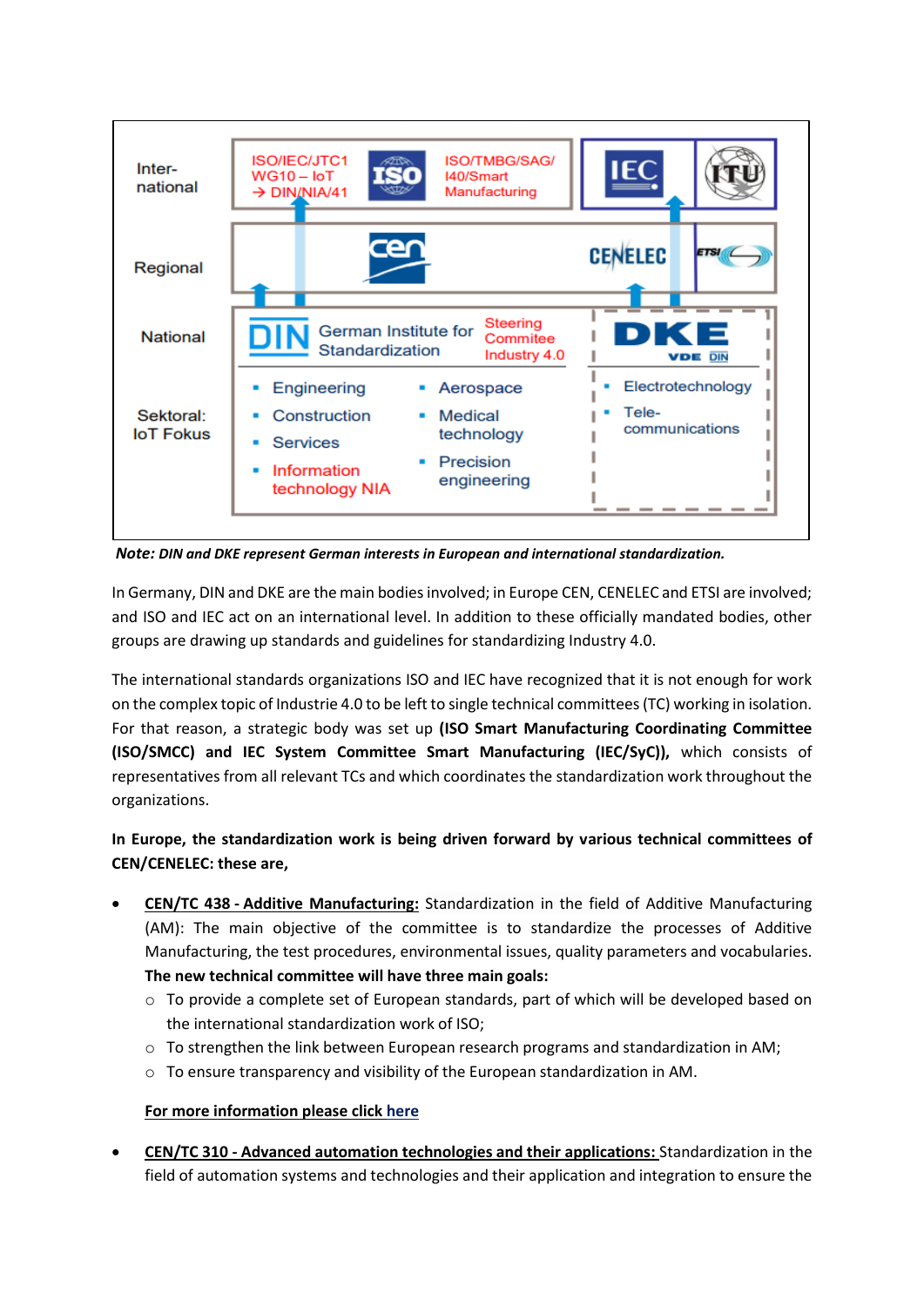availability of the standards required by industry for design, sourcing, manufacturing and delivery, support, maintenance and disposal of products and their associated services.

## **For more information about structure, work program and published standards pleas[e click here](https://standards.cen.eu/dyn/www/f?p=204:7:0::::FSP_ORG_ID:6291&cs=1FB8DE3E2415169C5A629164496F80A52)**

## • **CLC/TC 65X: Industrial-Process measurement, control and automation**

To contribute, support and coordinate the preparation of international standards for systems and elements used for industrial process measurement, control and automation at CENELEC level. To coordinate standardisation activities which affect integration of components and functions into such systems including safety and security aspects. This CENELEC work of standardisation is to be carried out for equipment and systems and closely coordinated with IEC TC65 and its subcommittees with the objective of avoiding any duplication of work while honouring standing agreements between CENELEC and IEC.

## **For more information please click [here](https://www.cenelec.eu/dyn/www/f?p=104:7:1217159685915001::::FSP_ORG_ID,FSP_LANG_ID:1257871,25)**

Nowadays, almost 90% of standardization work is geared towards the European and international levels, with DIN and DKE organizing the entire process of standardization on the national level and ensuring German involvement in the European and international processes through the corresponding national committees (see Table below):

| Industrie 4.0: Relevant committees and consortia |                                                                                                                                                                                                                                                                                                                                                                                                                                            |  |
|--------------------------------------------------|--------------------------------------------------------------------------------------------------------------------------------------------------------------------------------------------------------------------------------------------------------------------------------------------------------------------------------------------------------------------------------------------------------------------------------------------|--|
| <b>National committees and</b><br>consortia      | <b>Standards and specifications</b>                                                                                                                                                                                                                                                                                                                                                                                                        |  |
| DIN/DKE                                          | DIN SPEC 27070 Reference architecture of a<br>security gateway for the exchange of industry data<br>and services<br><b>DIN SPEC 16593-1</b><br>RM-SA – Reference Model for Industrie 4.0 Service<br>architectures - Basic concepts of an interactionbased<br>architecture<br>DIN SPEC 91345 Reference Architecture Model<br>Industrie 4.0 (RAMI4.0)<br>DIN SPEC 16592 Combining OPC Unified<br>Architecture and Automation Markup Language |  |
| <b>VDI/VDE GMA</b>                               | VDI/VDE 3682 Formalized process description<br>VDI/VDE 3695 Engineering of facilities<br>VDI 4499 Digital Factory<br><b>VDI 5600 MES</b>                                                                                                                                                                                                                                                                                                   |  |
| CEN/CLC                                          | <b>EN Standards</b>                                                                                                                                                                                                                                                                                                                                                                                                                        |  |
| <b>ETSI</b>                                      | <b>EN-Standards</b><br>SDR   VNF/Radio/<br>4G, 5G/Security/M2                                                                                                                                                                                                                                                                                                                                                                              |  |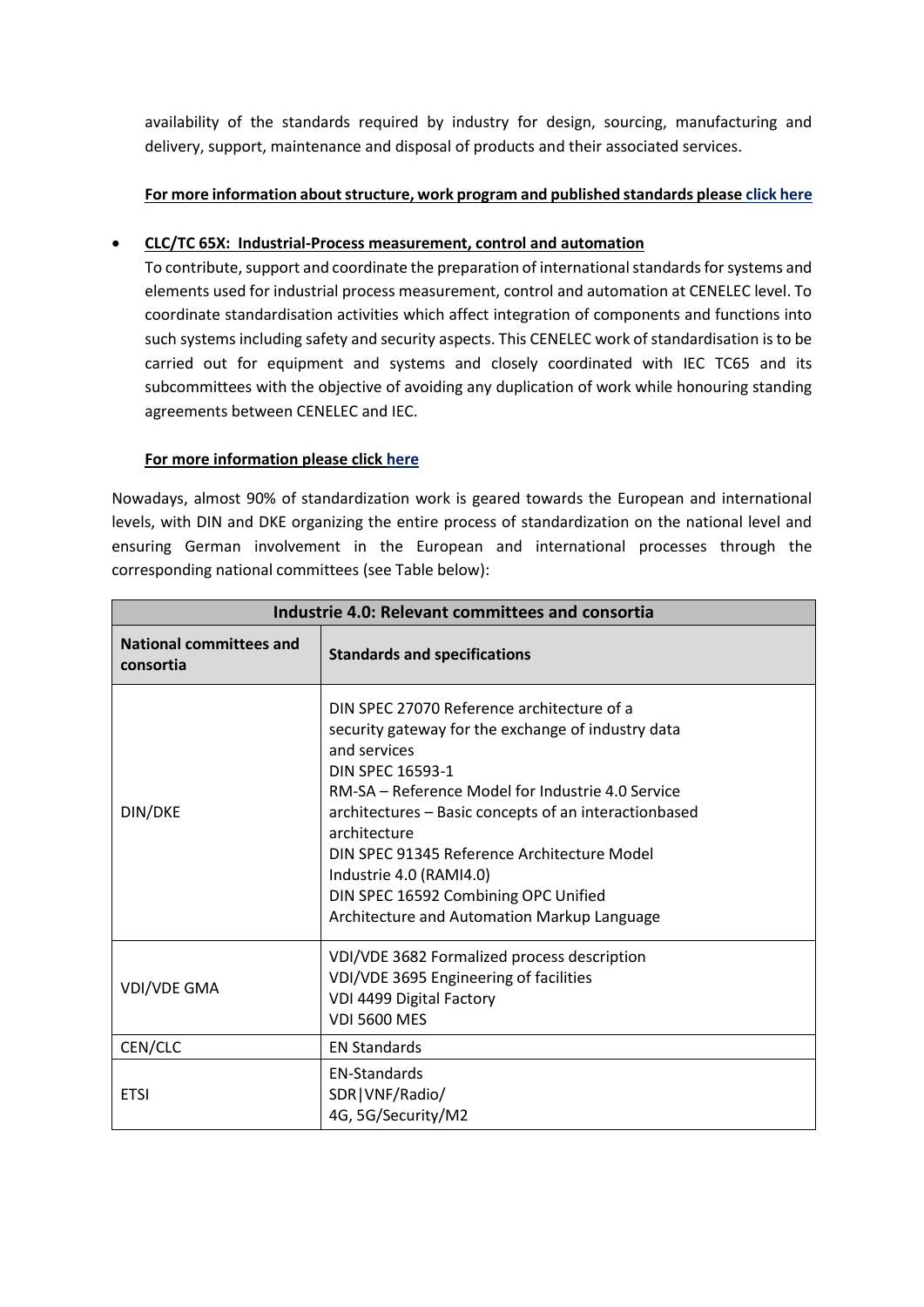DIN and DKE founded the Standardization Council Industrie 4.0 (SCI 4.0) 4 in conjunction with the industry associations BITKOM, VDMA and ZVEI. SCI 4.0 is responsible for orchestrating standardization activities and, in this role, acts as a point of contact for all matters relating to standardization in the context of Industrie 4.0. In collaboration with the Plattform Industrie 4.0, SCI 4.0 brings together the interested parties in Germany and represents their interests in international bodies and consortia. SCI 4.0 also supports the concept of practical testing in test centres by initiating and implementing new informal standardization projects tailored to meet specific needs.

## **Working Groups at DIN**

Industrie 4.0 topics are handled by various committees at DIN. These include, among others:

- IT Security [Coordination](https://www.din.de/en/din-and-our-partners/din-e-v/organization/coordination-offices/it-security-coordination-office-kits--76304) Office (KITS)
- DIN Standards [Committee](https://www.din.de/en/getting-involved/standards-committees/nadl/about-nadl-73344) Services (NADL)
- DIN Standards Committee Mechanical [Engineering](https://www.din.de/en/getting-involved/standards-committees/nam/about-nam-72882) (NAM)
- DIN Standards [Committee](https://www.din.de/en/getting-involved/standards-committees/nwt/about-nwt-74772) technology of materials (NWT)
- DIN Standards [Committee](https://www.din.de/en/getting-involved/standards-committees/nwm/about-nwm-63734) Machine Tools (NWM)
- DIN Standards [Committee](https://www.din.de/en/getting-involved/standards-committees/fws/about-fws-75790) Tools and Clamping Devices (FWS)
- DIN Standards [Committee](https://www.din.de/en/getting-involved/standards-committees/nasg/about-nasg-69832) Safety Design Principles (NASG)
- DIN Standards Committee Information Technology and selected IT [Applications](https://www.din.de/en/getting-involved/standards-committees/nia/about-nia-67774) (NIA)
- DIN Standards Committee [Ergonomics](https://www.din.de/en/getting-involved/standards-committees/naerg/about-naerg-66226) (NAErg)
- DIN Standards Committee Technical [Fundamentals](https://www.din.de/en/getting-involved/standards-committees/natg/about-natg-67796) (NATG)

The work results from these committees all flow into the SCI 4.0.

#### **The table below summarized published standards relevant for smart manufacturing**:

| List of Standards relevant for Smart Manufacturing |                                                                                                                                                                                              |  |
|----------------------------------------------------|----------------------------------------------------------------------------------------------------------------------------------------------------------------------------------------------|--|
| Document No.                                       | <b>Title</b>                                                                                                                                                                                 |  |
| <b>DIN EN ISO 6385</b>                             | Ergonomic principles in the design of work systems                                                                                                                                           |  |
| <b>DIN EN ISO 9001</b>                             | Quality management systems -- Requirements                                                                                                                                                   |  |
| <b>DIN ISO 45001</b>                               | Occupational health and safety management systems - Requirements with<br>guidance for use                                                                                                    |  |
| DIN EN 16710-2                                     | Ergonomics methods - Part 2: A methodology for work analysis to support<br>design                                                                                                            |  |
| <b>DIN FN 614-2</b>                                | Safety of machinery - Ergonomic design principles - Part 2: Interactions<br>between the design of machinery and work tasks                                                                   |  |
| DIN ISO/TS 15066                                   | Robots and robotic devices - Collaborative robots                                                                                                                                            |  |
| <b>DIN EN ISO 10218</b>                            | Robots and robotic devices - Safety requirements for industrial robots                                                                                                                       |  |
| <b>DIN EN 894-1</b>                                | Safety of machinery - Ergonomics requirements for the design of displays<br>and control actuators - Part 1: General principles for human interactions<br>with displays and control actuators |  |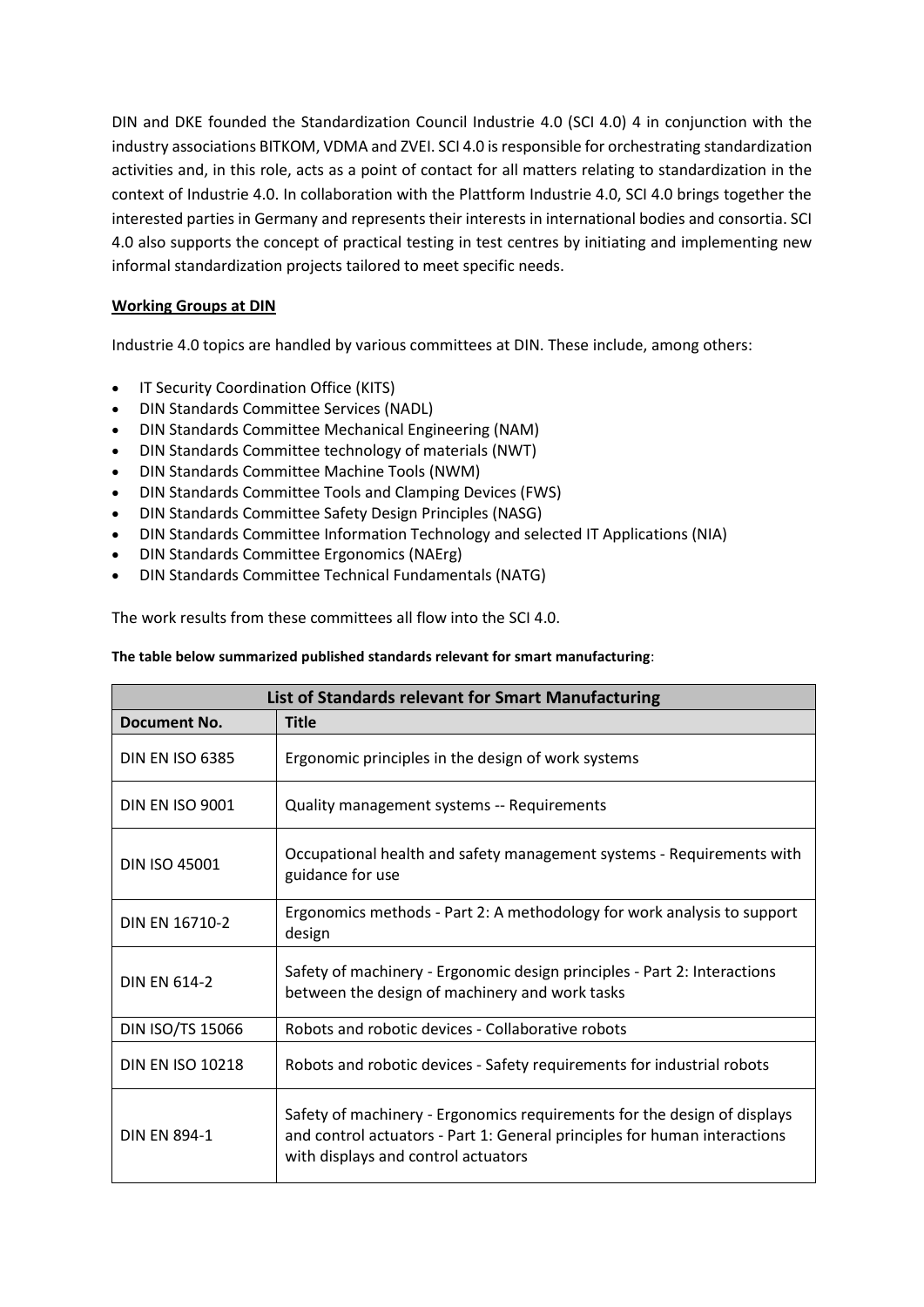| <b>DIN EN ISO 12464</b> | Light and lighting - Lighting of work places                                                                                                                                                 |
|-------------------------|----------------------------------------------------------------------------------------------------------------------------------------------------------------------------------------------|
| DIN EN ISO 9241-960     | Ergonomics of human-system interaction - Part 960: Framework and<br>guidance for gesture interactions (ISO 9241-960:2017)                                                                    |
| DIN EN ISO 9241-125     | Ergonomics of human-system interaction - Part 125: Guidance on visual<br>presentation of information (ISO/DIS 9241-125:2016)                                                                 |
| DIN EN 1005-1-5         | Safety of machinery - Human physical performance -Part 1-5                                                                                                                                   |
| <b>DIN EN 614-1-2</b>   | Safety of machinery - Ergonomic design principles - Part 1-2                                                                                                                                 |
| DIN EN 894-1-4          | Safety of machinery - Ergonomics requirements for the design of displays<br>and control actuators - Part 1-4                                                                                 |
| <b>DIN EN ISO 12100</b> | Safety of machinery - General principles for design - Risk assessment and<br>risk reduction                                                                                                  |
| <b>DIN EN ISO 13857</b> | Safety of machinery - Safety distances to prevent hazard zones being<br>reached by upper and lower limbs                                                                                     |
| <b>DIN EN 13861</b>     | Safety of machinery - Guidance for the application of ergonomics<br>standards in the design of machinery                                                                                     |
| <b>DIN EN ISO 26800</b> | Ergonomics - General approach, principles and concepts                                                                                                                                       |
| <b>DIN EN ISO 14738</b> | Safety of machinery - Anthropometric requirements for the design of<br>workstations at machinery                                                                                             |
| <b>DIN EN 349</b>       | Safety of machinery - Minimum gaps to avoid crushing of parts of the<br>human body                                                                                                           |
| <b>DIN EN 547-1</b>     | Safety of machinery - Human body measurements - Part 1: Principles for<br>determining the dimensions required for openings for whole body access<br>into machinery                           |
| <b>DIN EN ISO 15265</b> | Ergonomics of the thermal environment - Risk assessment strategy for the<br>prevention of stress or discomfort in thermal working conditions                                                 |
| <b>DIN EN ISO 7730</b>  | Ergonomics of the thermal environment - Analytical determination and<br>interpretation of thermal comfort using calculation of the PMV and PPD<br>indices and local thermal comfort criteria |
| <b>DIN CWA 16649</b>    | Managing emerging technology-related risks                                                                                                                                                   |

These standards should make it easier for companies to connect their existing and new equipment, regardless of their service provider. Therefore, the publication of European standards is expected to drive the further rollout of Industry 4.0 in the coming years. Although such standards are voluntary, you should comply because they allow you to sell your products across Europe. A collection of standards relevant for smart manufacturing (Industry 4.0) can be downloaded from [here](https://www.din.de/blob/271788/959ae1f652cba415fad1ce805ddc9ad5/standards-industry-40-data.xlsx)

Some other international bodies active in Industry 4.0 standardization by the relevant committees given below: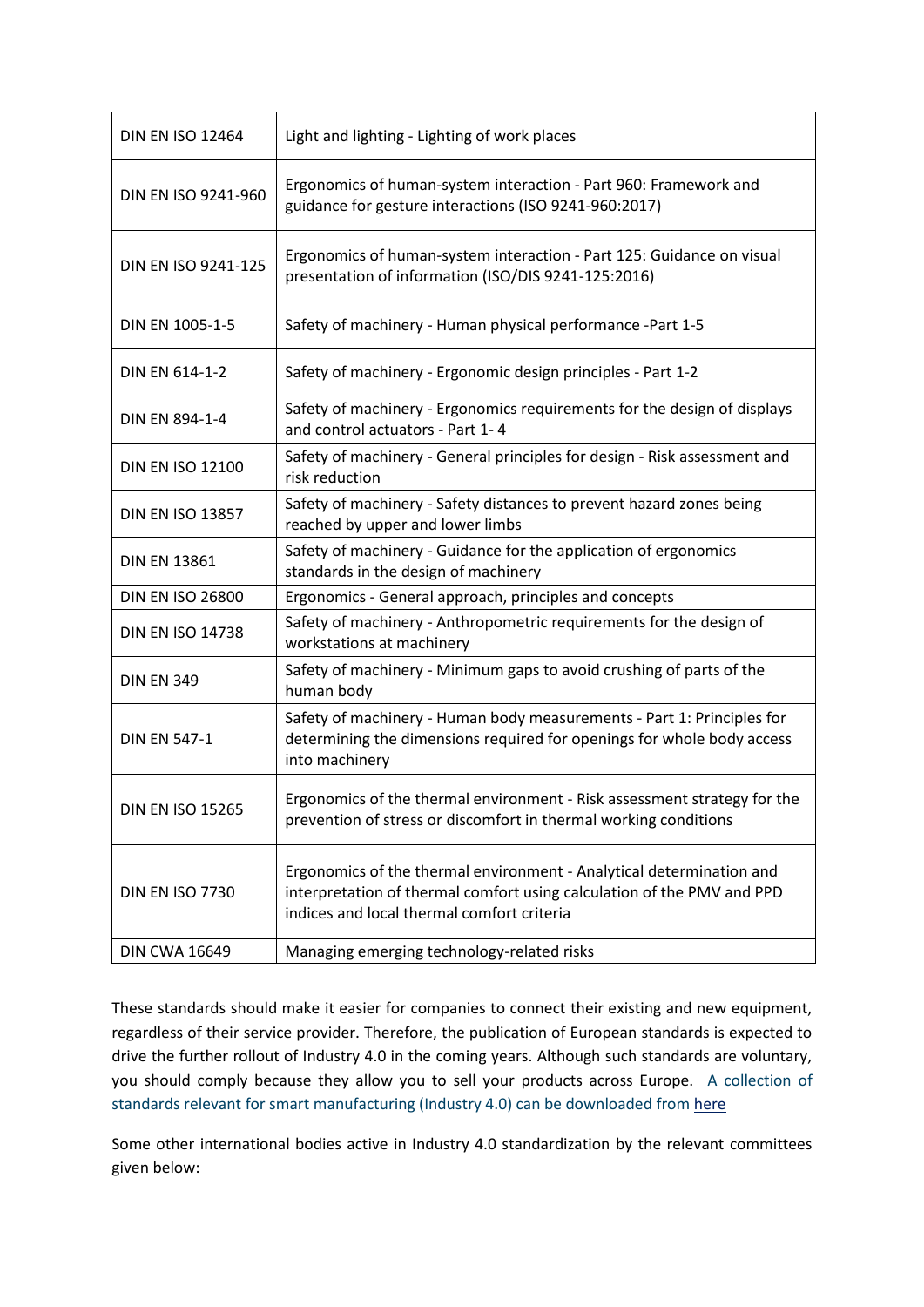- 1. Additive manufacturing (ISO/TC 261)
- 2. A) Cloud computing (ISO/IEC JTC 1 SC38), B) Information security (ISO/IEC JTC 1 SC27), C) Open electronic data interchange (ISO/IEC JTC1/SC30)
- 3. [Industrial automation \(ISO/TC 184\)](https://www.iso.org/committee/54110.html)
- 4. [Industrial measurement, control and automation \(IEC/TC 65\)](http://www.iec.ch/dyn/www/f?p=103:7:0::::FSP_ORG_ID,FSP_LANG_ID:1250,25)
- 5. [Information technology ISO/IEC JTC 1](https://www.iso.org/committee/45020.html)
- 6. ISO/IEC JTC 1/SC 42 Artificial [Intelligence](https://www.din.de/en/getting-involved/standards-committees/nia/national-committees/wdc-grem:din21:284801493?sourceLanguage&destinationLanguage)
- 7. ISO/TC 307 Blockchain and distributed ledger [technologies](https://www.din.de/en/getting-involved/standards-committees/nia/international-committees/wdc-grem:din21:263606771?sourceLanguage&destinationLanguage)
- 8. Systems aspects for electrical energy supply (IEC TC 8)
- 9. Robotics (ISO/TC 299): in development stage
- 10. Big Data (ISO/IEC JTC 1 WG9): in development stage
- 11. Internet of Things (ISO/IEC JTC 1 WG10): in development stage
- 12. Blockchain technology: in development stage

## **ABBREVIATIONS**

| <b>Acronym</b> | <b>Expansion</b>                                                                           |
|----------------|--------------------------------------------------------------------------------------------|
| AM             | <b>Additive Manufacturing</b>                                                              |
| <b>CEN</b>     | European Committee for Standardization                                                     |
| <b>CENELEC</b> | European Committee for Electro-technical Standardization                                   |
| <b>DIN</b>     | German Institute for Standardization                                                       |
| <b>DKE</b>     | German Commission for Electrical, Electronics & Information Technologies of<br>DIN and VDE |
| <b>ETSI</b>    | European Telecommunications Standards Institute                                            |
| EU             | <b>European Union</b>                                                                      |
| ICT            | Information and Communication Technology                                                   |
| <b>IEC</b>     | International Electro-technical Commission                                                 |
| IoT            | Internet of Things                                                                         |
| <b>ISO</b>     | International Organization for Standardization                                             |
| <b>ITU</b>     | <b>International Telecommunication Union</b>                                               |
| <b>MCT</b>     | <b>Manufacturing Control Tower</b>                                                         |
| R&I            | Research & Innovation                                                                      |
| <b>SMCC</b>    | <b>Smart Manufacturing Coordinating Committee</b>                                          |
| <b>SMEs</b>    | <b>Small and Medium Enterprises</b>                                                        |
| SyC            | <b>System Committee</b>                                                                    |
| тс             | <b>Technical Committee</b>                                                                 |

#### **REFERENCES:**

#### **Industry 4.0 Europe: CBI**

<https://www.cbi.eu/node/2666/pdf/>

**European Commission: Digital Transformation Monitor**